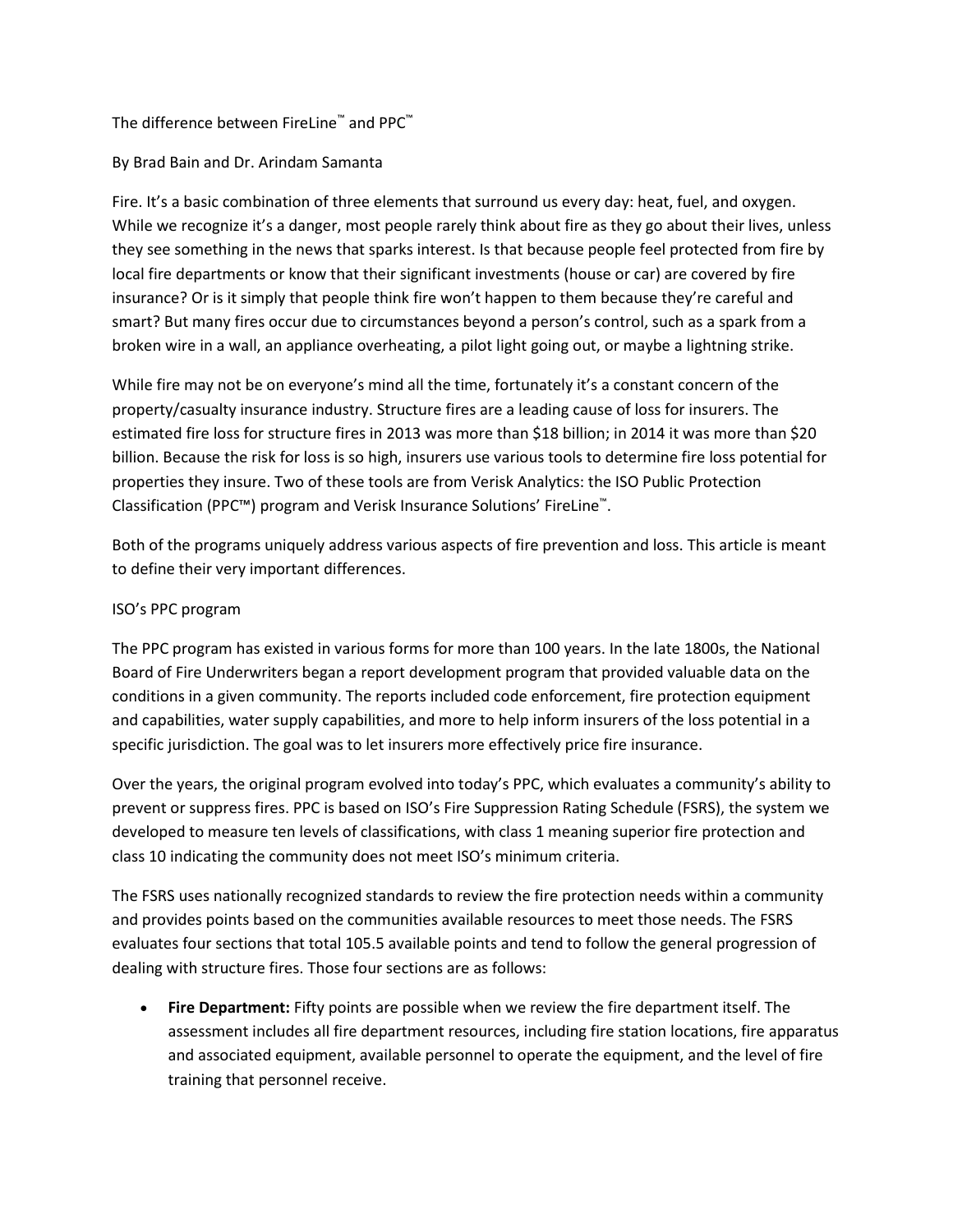- **Water Resources:** The water resource section accounts for 40 points. The analysis includes a comparison of buildings in the community, their flammability, and the capability of the water supply systems to provide enough water to extinguish a fire.
- **Emergency Communications:** ISO examines the community's ability to receive fire calls, process the information, and dispatch the appropriate fire department in a timely manner. Ten points are allotted for this section.
- **Community Risk Reduction:** ISO reviews a community's commitment to adopt and enforce fire prevention codes using appropriately trained personnel, conduct public education about fire potential, and investigate structure fires with trained personnel. This section is worth up to 5.5 points.

PPC is designed to provide predictive fire loss data for typical structure fire problems. It is not intended to provide predictive capabilities for more prescriptive conditions such as wildfire. Where specific conditions provide for specific challenges, the property/casualty industry turns to alternative products such as FireLine.

## Verisk Insurance Solution's FireLine

Wildfire is a unique peril because the environmental factors around a property influence the risk of loss. FireLine was developed specifically to address that loss potential. A study completed in 2015 found that nearly 4.5 million homes were at high or extreme risk of loss due to wildfire. FireLine has fewer elements than the PPC program, but it provides a similar scoring mechanism that's translated into a risk score or loss potential classification to help insurers appropriately price fire insurance for properties in an environment at greater risk for loss due to wildfires.

Three key elements are used to develop the FireLine score for a given property. These factors are also recognized by the National Fire Protection Association (NFPA).

- Fuel Grass, trees, or dense brush feed a wildfire.
- $\bullet$  Slope  $-$  Steeper slopes can increase the speed and intensity of wildfire.
- Access Limited access and dead-end roads can impede firefighting equipment.

Scores range from negligible (0) to low (1), moderate (2–3), high (4–12), and extreme (13–30). Research conducted on the 2014 California wildfires indicated that 88 percent of damaged or destroyed homes were rated as high or extreme. Ninety-nine percent were identified as exposed to the wildfire hazard. Similarly, 97 percent of properties damaged or destroyed in the Butte fire in 2015 were at moderate to high or extreme risk from wildfire. Studies on wildfires in other western states show comparable results.

Fire risk is part of our daily lives. For many, it's a threat to our largest investments—our homes and businesses. To protect those investments, we look to the insurance industry for help. Insurers have the